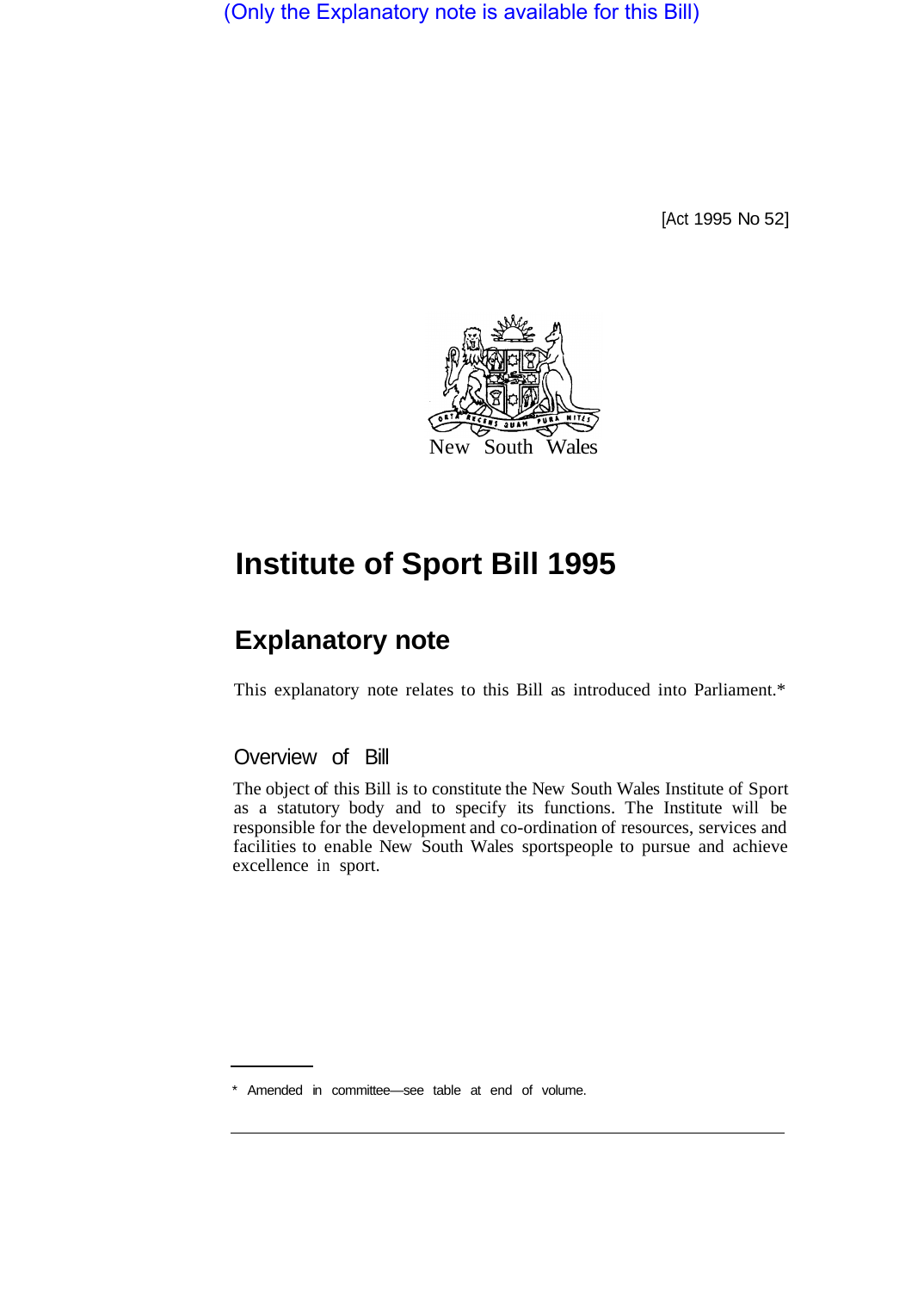Institute of Sport Bill 1995 [Act 1995 No 52]

Explanatory note

### Outline of provisions

#### **Part 1 Preliminary**

**Clause 1** sets out the name (also called the short title) of the proposed Act.

**Clause 2** provides that the proposed Act will commence on a day or days to be proclaimed.

**Clause 3** defines certain words and expressions used in the proposed Act.

#### **Part 2 Constitution and objects of New South Wales Institute of Sport**

**Clause 4** constitutes the New South Wales Institute of Sport as a statutory authority.

**Clause 5** sets out the principal objects of the Institute, which are:

- to provide resources, services and facilities to enable New South Wales sportspeople to pursue and achieve excellence in sport while also furthering their educational, vocational and personal development, and
- to foster the development and co-ordination of high performance and talent development programs in New South Wales sport, and
- to assist the development of Australian sporting performance at international levels through co-operatively developed, and complementary, national programs.

#### **Part 3 Constitution and functions of Board**

**Clause 6** provides for the constitution of the Board of the Institute. The Board will consist of 6 appointed members, each with relevant expertise, appointed by the Minister and an ex-officio member, the Director-General of the Department of Sport and Recreation.

**Clause 7** provides that the function of the Board is to determine the policies and strategic plans of the Institute.

**Clause 8** requires the Board to provide the Minister with information relating to the Board's functions.

**Clause 9** provides that the Board may establish committees.

Explanatory note page 2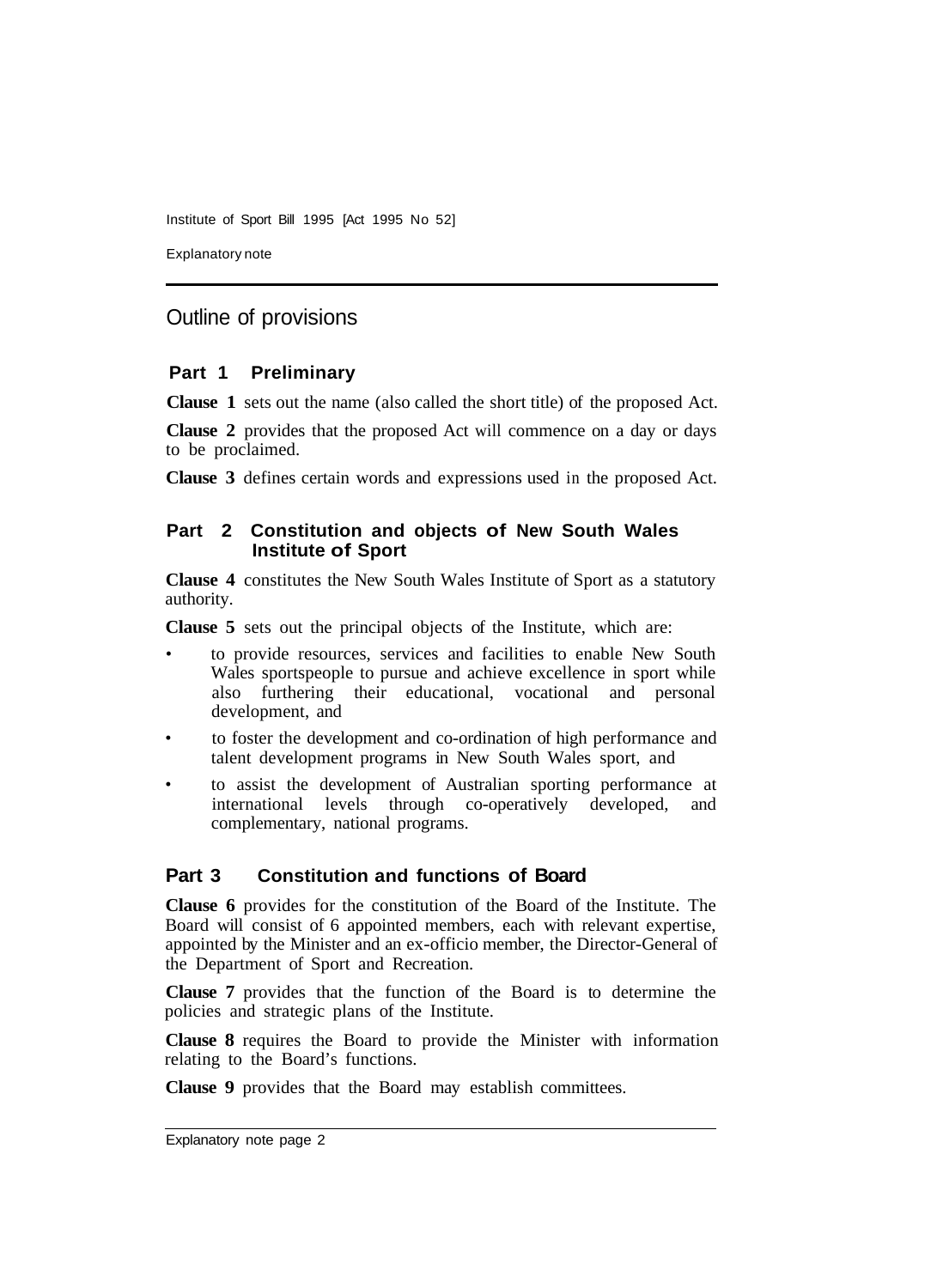Institute of Sport Bill 1995 [Act 1995 No 52]

Explanatory note

#### **Part 4 Functions of Institute**

**Clause 10** sets out the functions of the Institute, which include the provision of elite training squads and other programs, the granting of scholarships to individual sportspeople and the raising of money for the purposes of the Institute.

**Clause 11** empowers the Institute to consult and co-operate with Commonwealth and State authorities, or other associations or organisations for the purpose of performing its functions.

**Clause 12** sets out the powers of the Institute.

**Clause 13** allows the Institute to delegate its functions to certain persons.

#### **Part 5 Management of Institute**

**Clause 14** provides that the Institute is to be subject to the control and direction of the Minister.

**Clause 15** provides for the affairs of the Institute to be managed and controlled by the Director in accordance with the policies and strategic plans determined by the Board but subject to any direction of the Minister. The acts of the Director done in the name of the Institute are taken to be the acts of the Institute.

**Clause 16** provides for the appointment of the Director and staff of the Institute under the *Public Sector Management Act 1988.* The clause also enables the Institute to engage the services of staff of other Government agencies and contracted staff and consultants.

#### **Part 6 Financial provisions relating to Institute**

**Clause 17** sets out the principal financial powers of the Institute, including the powers to raise money by obtaining sponsorship. and by arranging for merchandising.

**Clause 18** empowers the Institute to accept gifts, devises and bequests.

**Clause 19** establishes a fund to be known as the New South Wales Institute of Sport Fund.

**Clause 20** provides for the payment into the Fund of money received by the Institute, interest received in respect of the investment of money belonging to the Fund, Government grants and other money.